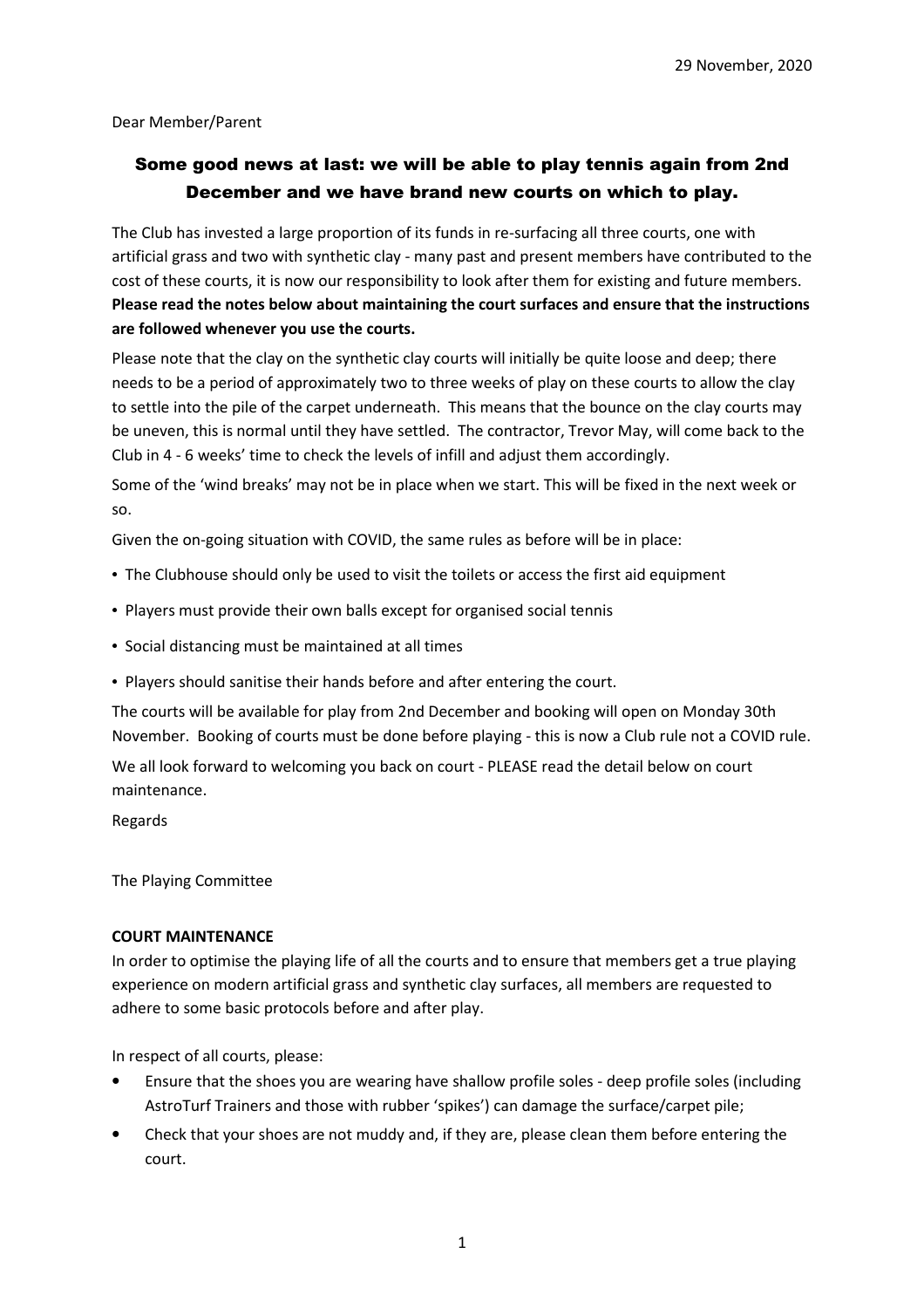## **SYNTHETIC CLAY COURT MAINTENANCE – PLAYER RESPONSIBILITIES**

Before starting play on the synthetic clay courts please……..

1. Remove any organic and other debris on the court by dragging the court with the Aussie Cleansweep drag mat provided (see picture below) – then replace the mat on the ground (it should not be hung up). Please remove the leaves etc. from the court and put them in the garden waste bin;



- 2. Use the line brush (see picture above) to clear any lines obscured by the clay infill; and
- 3. If the previous court users have clearly not dragged the court after their play to smooth the surface, then this should also be done.

After the conclusion of play please........

1. Drag the court surface in concentric circles, on each side of the net, using the drag mat provided (see picture below and refer to the on-court instructions), to bring the clay infill back into the main playing area and level it – this should take no more than a couple of minutes (it is conventional for the losing player(s) to do this). Please note that dragging the court in wet weather can lead to ridges/lumps of clay infill on the surface so please desist if this is occurring;



- 2. Replace the drag mat on the hooks provided and try to avoid any loss of clay infill beyond the court perimeter;
- 3. Use the grille and shoe brush outside the entrance to Courts 2 and 3 to clean your shoes when exiting the clay courts.